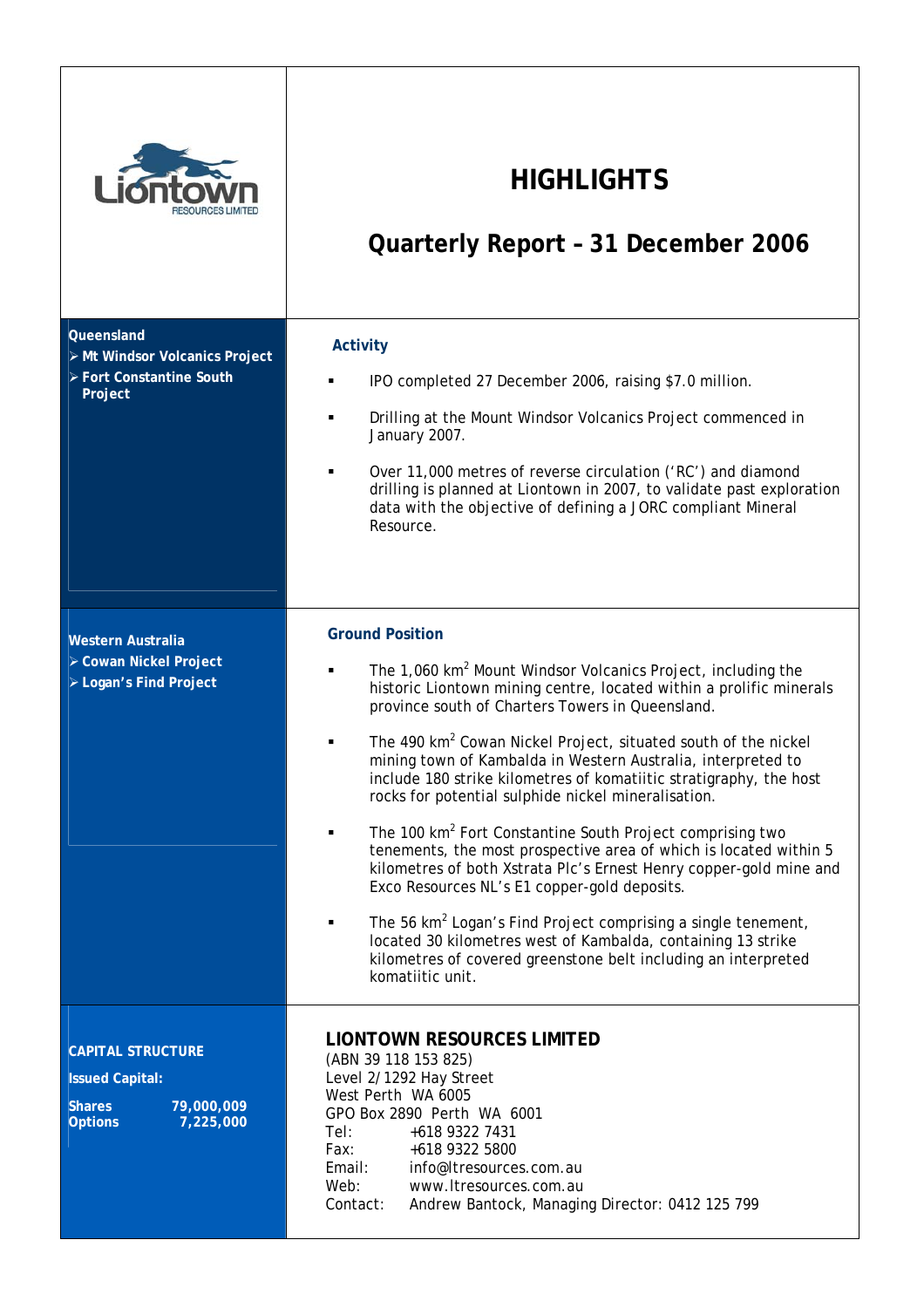

### **1. MT WINDOR VOLCANICS PROJECT**

The Mount Windsor Volcanics Project covers approximately 1,060 km² of prospective ground hosting the Cambro-Ordovician Mount Windsor Volcanics sequence, located south of Charters Towers in Queensland (Figure 1).



Figure 1: The Mount Windsor Volcanics Project – regional, mineral endowment, geology and prospects



Figure 2: Liontown Prospect – outcrop geology, showing drill collars and significant drill hole intercepts

The Charters Towers area has been a prolific minerals production centre, with a mineral endowment (i.e. past production plus current Mineral Resources) of over 13 million ounces of gold, 350,000 tonnes of zinc, 300,000 tonnes of copper, 90,000 tonnes of lead and 200,000 ounces of silver.

Liontown Resources considers the Project area to be prospective for a range of deposit styles, including volcanic hosted massive sulphide ('VHMS') base metals deposits, as exhibited by Thalanga and Liontown, VHMS gold-copper deposits such as Highway-Reward, mesothermal epigenetic gold deposits such as at Charters Towers and Mount Leyshon and epithermal gold deposits similar to those at Pajingo. These deposits are all located within a 40 kilometre radius of the Project.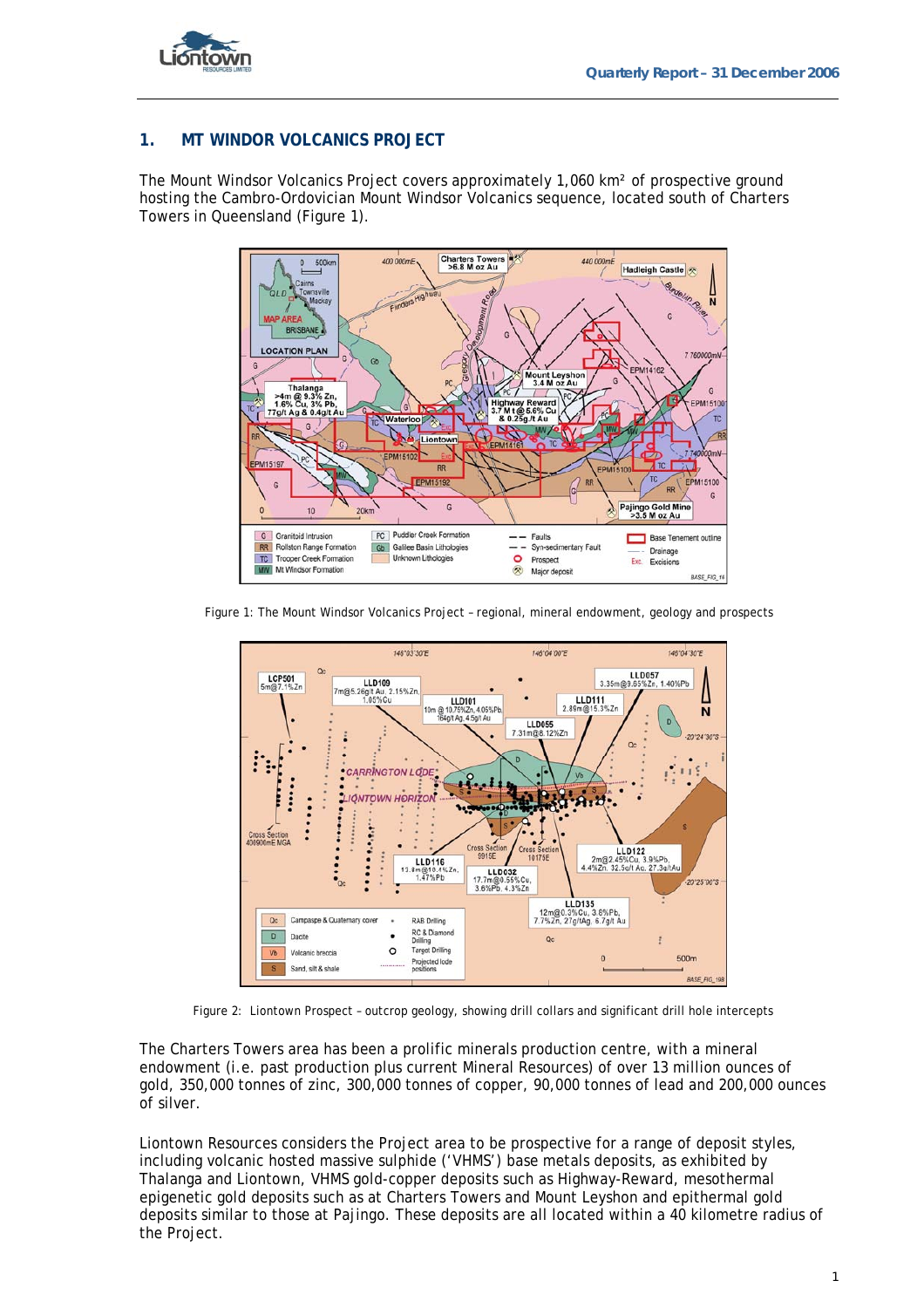

The Mount Windsor Volcanics sequence hosts the historic Thalanga zinc-copper-lead and Highway Reward copper-gold mines and numerous zinc-lead-copper-silver-gold resources and anomalies, including massive to semi-massive sulphide hosted base metal mineralisation at Liontown, shown in plan view in Figure 2 and in cross section in Figures 3 and 4.



Figure 3: Liontown Prospect – cross section through 10,175mE showing the Liontown Horizon and Carrington Lode



Figure 4: Liontown Prospect – cross-section through 9,915mE showing the Liontown Horizon and footwall copper-gold stringer lodes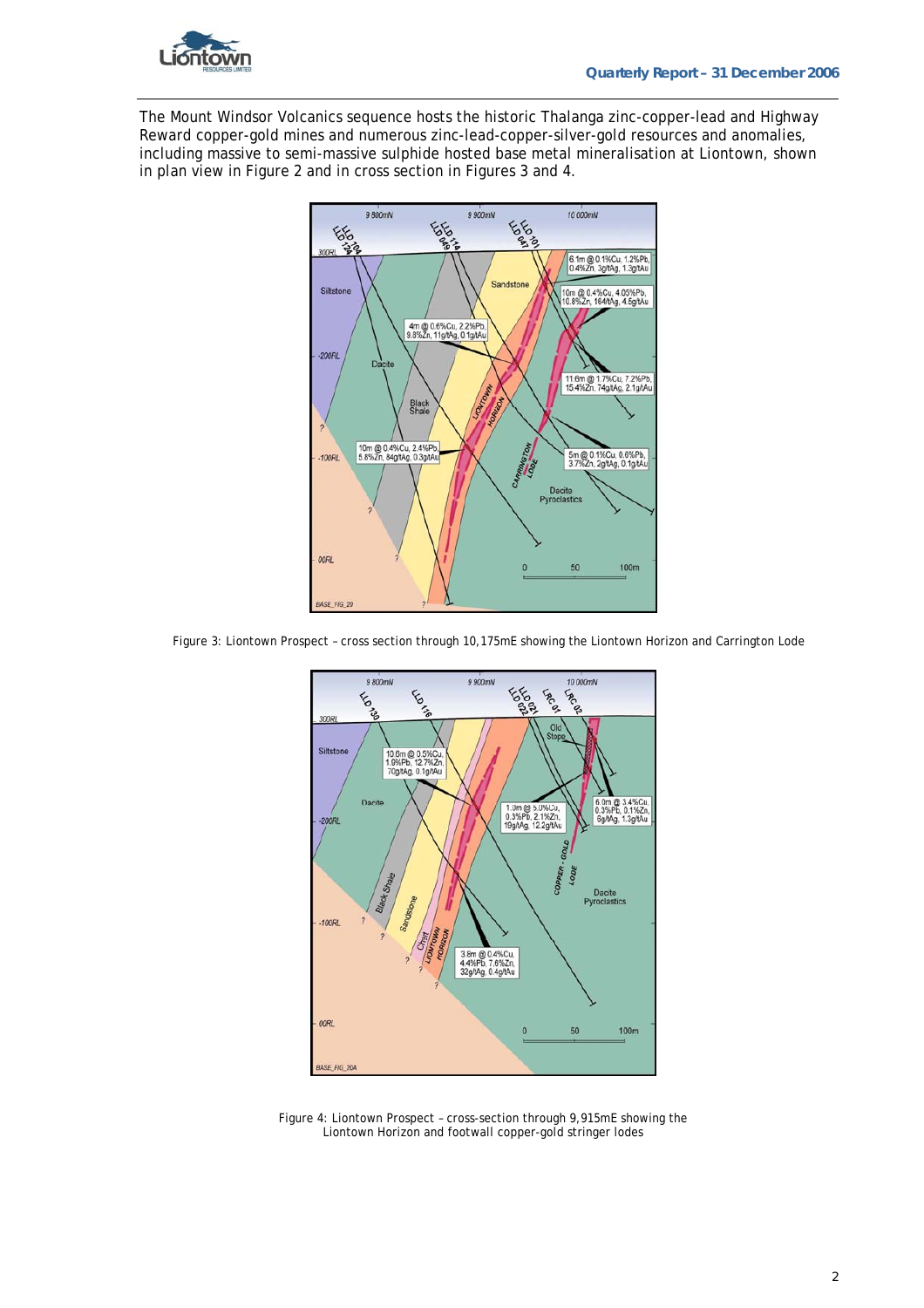

•

Three types of base mineralisation have been identified at Liontown by previous explorers:

- the Liontown Horizon, comprising finely banded discontinuous lenses of semi massive sulphides (drawn in long section in Figure 5);
- the Carrington Lode, located in the footwall of the Liontown Horizon, comprising semimassive to massive sulphides in altered tuffs and dacites (drawn in long section in Figure 6); and
- copper-gold rich stringer quartz veins within the footwall below the projected position of the Carrington Lode (Figure 4).



Figure 5: Liontown Prospect – Liontown Horizon, showing contours of zinc equivalent values, the exploration target area and interpreted extensions



Figure 6: Liontown Prospect – Carrington Lode, showing contours of zinc equivalent values, the exploration target area and interpreted extensions

Historical drilling at Liontown suggests there is, in the Liontown Horizon and Carrington Lode, an exploration target with a potential tonnage and grade range outlined in Table 1 below. The exploration target is shown in Figure 5 (Liontown Horizon) and Figure 6 (Carrington Lode).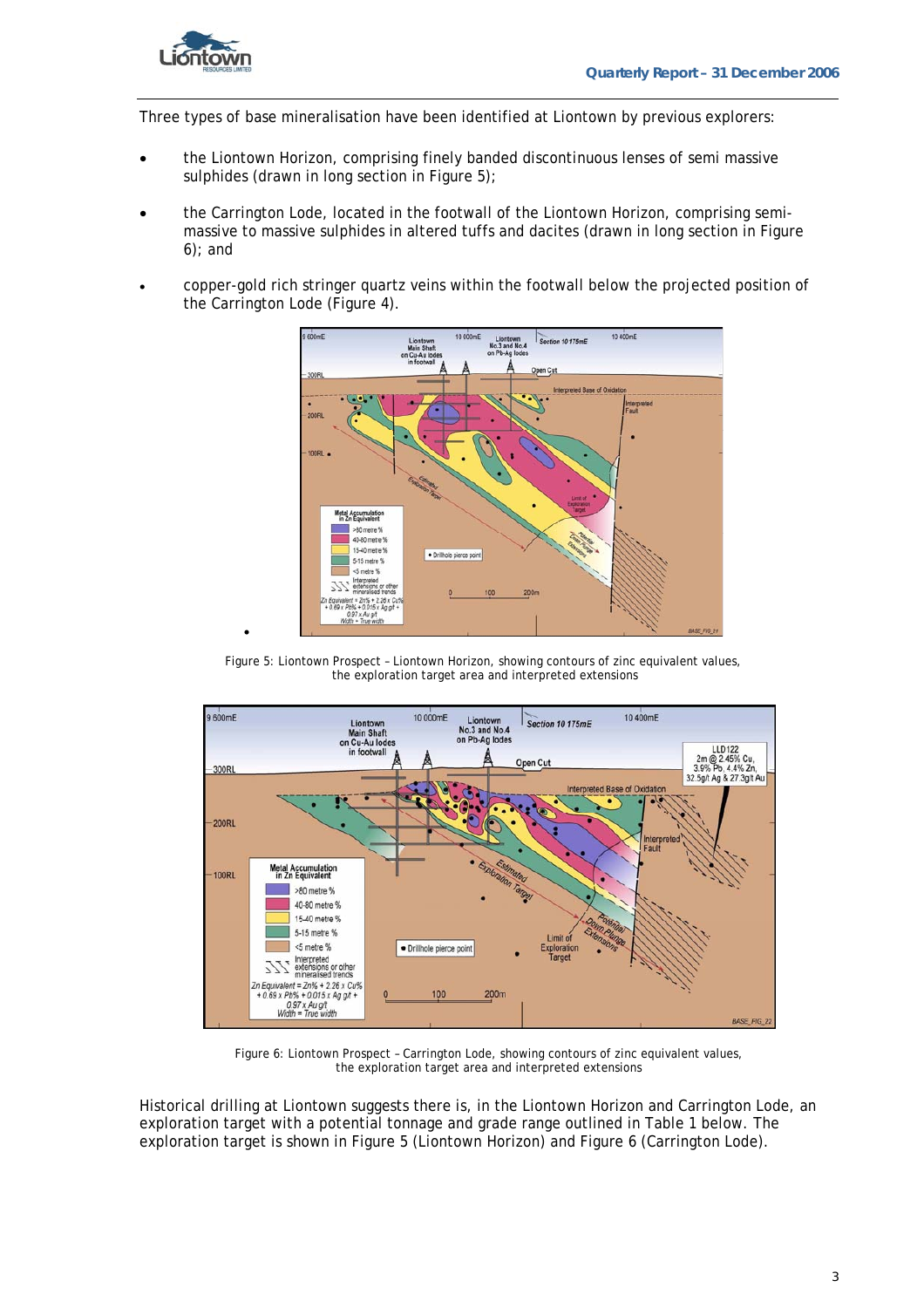

| Exploration target range | Tonnes    | Grade          |                  |                |                 |               |
|--------------------------|-----------|----------------|------------------|----------------|-----------------|---------------|
|                          | (million) | Zinc<br>$(\%)$ | Copper<br>$(\%)$ | Lead<br>$(\%)$ | Silver<br>(g/t) | Gold<br>(g/t) |
| Lower Tonnage Range      | 1.3       | 8.7            | 0.7              | 2.8            | 55.0            | 1.1           |
| Upper Tonnage Range      | 2.5       | 6.8            | 0.6              | 2.2            | 45.7            | 0.9           |

Table 1: Liontown mineralisation - exploration target tonnage and grade range\*

\* Details of the exploration target estimate are presented in detail in Section 2.4 of the Liontown Resources Limited Prospectus dated 14 November 2006. The Prospectus is available on the Company website at www.ltresources.com.au .

The assessment of the potential quantity and grade is conceptual in nature and there is insufficient data available to define a JORC compliant Mineral Resource. It is uncertain if further exploration will result in the determination of a JORC compliant Mineral Resource.

Liontown Resources has developed a work program to validate the data, including over 11,000 metres of RC and diamond drilling to confirm the historical grades and geology, and other work required to calculate a JORC compliant Mineral Resource.

In addition to the known zinc-copper-lead-silver-gold mineralisation at Liontown, a further 28 targets have been identified in the Mount Windsor Volcanics Project, including seven high-priority targets.

#### **2. COWAN NICKEL PROJECT**

The Cowan Nickel Project comprises over 490 km² of tenements south of the nickel mining town of Kambalda (Figure 7). Liontown Resources considers the Project to comprise prime exploration ground in one of Australia's pre-eminent nickel belts.



Figure 7: Cowan Nickel Project - tenement outline and regional nickel mineral endowment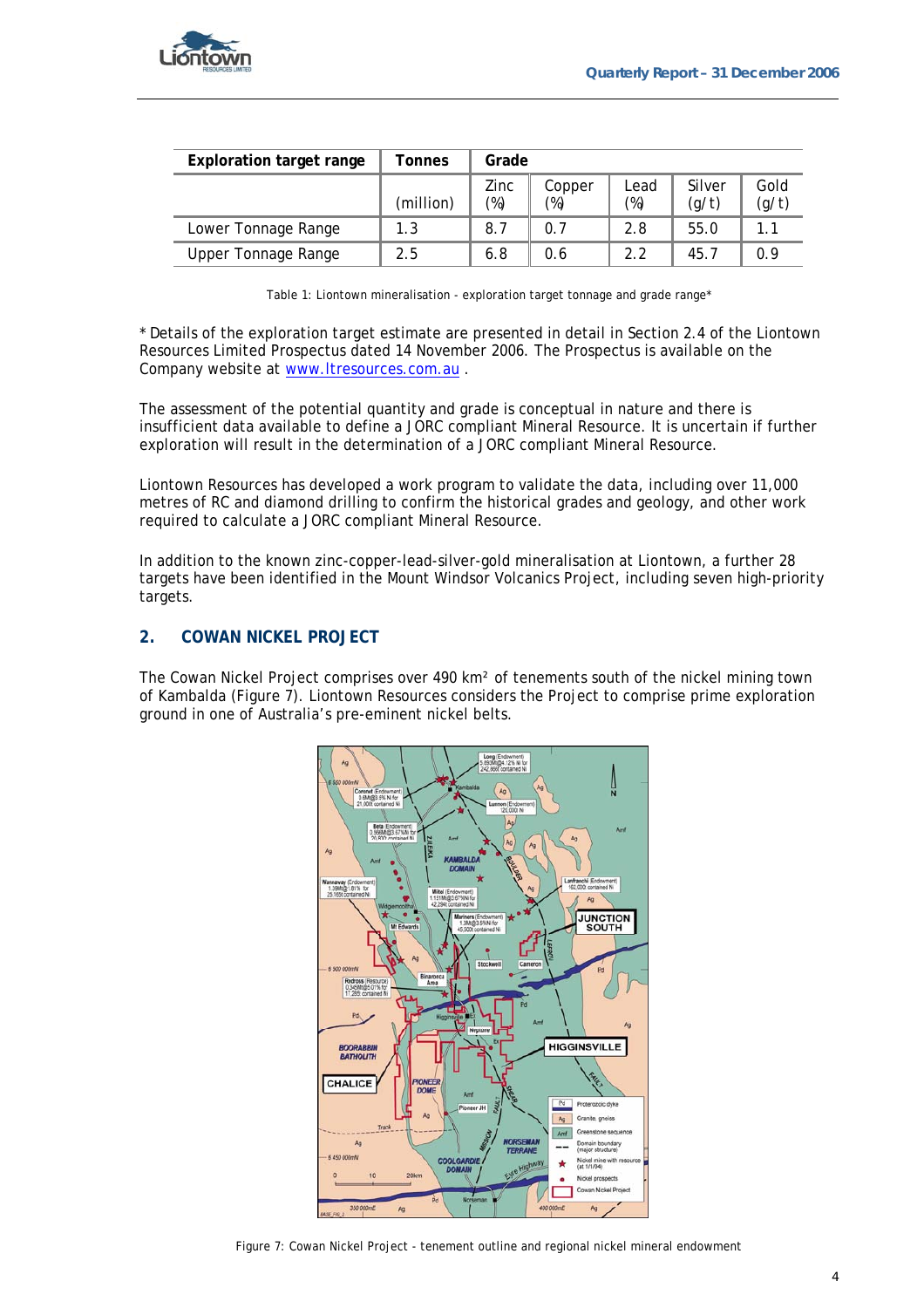

The Cowan Nickel Project tenements are interpreted by the Company to include approximately 180 strike kilometres of komatiitic stratigraphy, the host rocks for potential nickel sulphide mineralisation (Figure 8). This stratigraphy includes strike extensions or thrust repetitions of the komatiitic sequences that host Mincor Resources NL's nickel sulphide mines at Mariners, Miitel, Redross and Wannaway, on the Widgiemooltha Dome to the north and mineralisation at the Stockwell, Cameron and Pioneer JH nickel sulphide occurrences.



Figure 8: Cowan Nickel Project – interpreted komatiitic stratigraphy

The tenement area has been extensively explored for gold over the past twenty years. However, only three significant nickel-focused exploration programs have been recorded in the project area since the 1970's nickel boom. Significant results reported from these programs include:

- two strong transient electromagnetic ('TEM') conductors at Binaronca (Figure 9), one of which is developed under cover and two TEM conductors at Neptune (Figure 10), one of which is associated with nickel-copper soil anomalism. The Neptune area is developed along strike from known fertile komatiite (i.e. komatiite with nickel-copper sulphides developed along strike);
- the identification of 10 other short strike length TEM conductors associated with komatiitic rocks, possibly sourced from massive sulphide mineralisation. There is no reported drill testing of these conductors. One of these TEM conductors is located along strike from known copper mineralisation at the historic Higginsville copper mine;
- anomalous nickel (>5000ppm) and copper (>200ppm) in ultramafic rock identified in drilling. Three areas of anomalous nickel and copper in ultramafics have been identified, with no reported detailed ground TEM surveys; and
- nickel-copper soil anomalism over mapped ultramafics, apparently untested by modern TEM or recent drilling. Four such soil anomalies have been reported.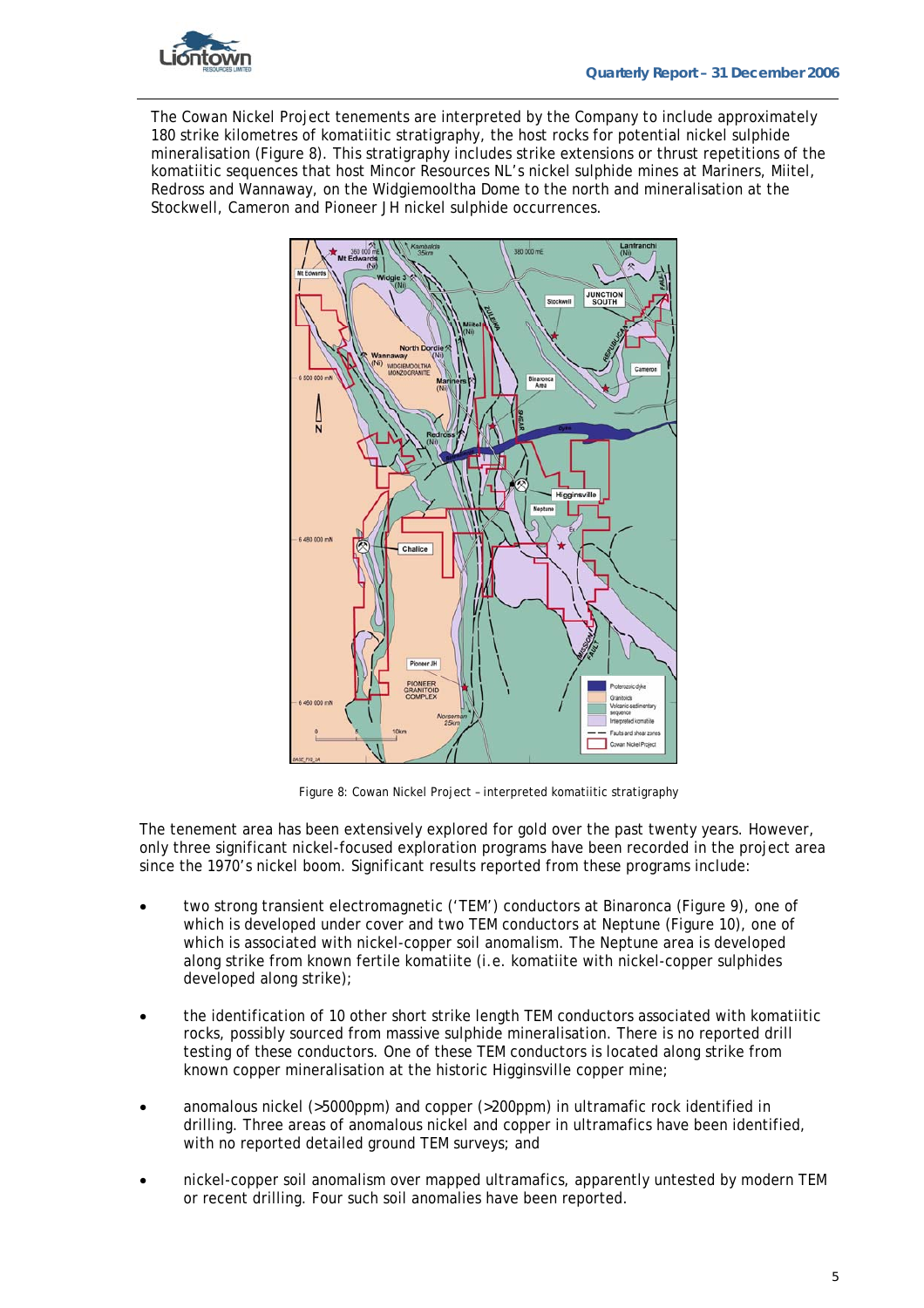

Over 100 of the 180 strike kilometres of komatiitic stratigraphy identified within the tenement package are considered by the Company to be untested. 37 kilometres of this is interpreted as having high potential for the discovery of nickel sulphides based on the presence of nickel-copper anomalism in historical soil and drill sampling and location along strike from known nickel mines, prospects and gossans.

Liontown Resources has outlined an exploration program based on currently accepted models for the formation of komatiite-hosted nickel sulphide deposits.

This program comprises:

- drilling of five defined TEM anomalies at Binaronca (Figure 12 ), Neptune (Figure 13) and Junction South; and
- completing TEM coverage of the 37 kilometres of high priority nickel fertile komatiitic stratigraphy, with detailed follow-up of any resulting anomalies.



Figure 9 : Binaronca Prospect – image of TEM data, channel 36, showing target conductors



Figure 10 : Neptune Prospect – image of TEM data, channel 36, showing target conductors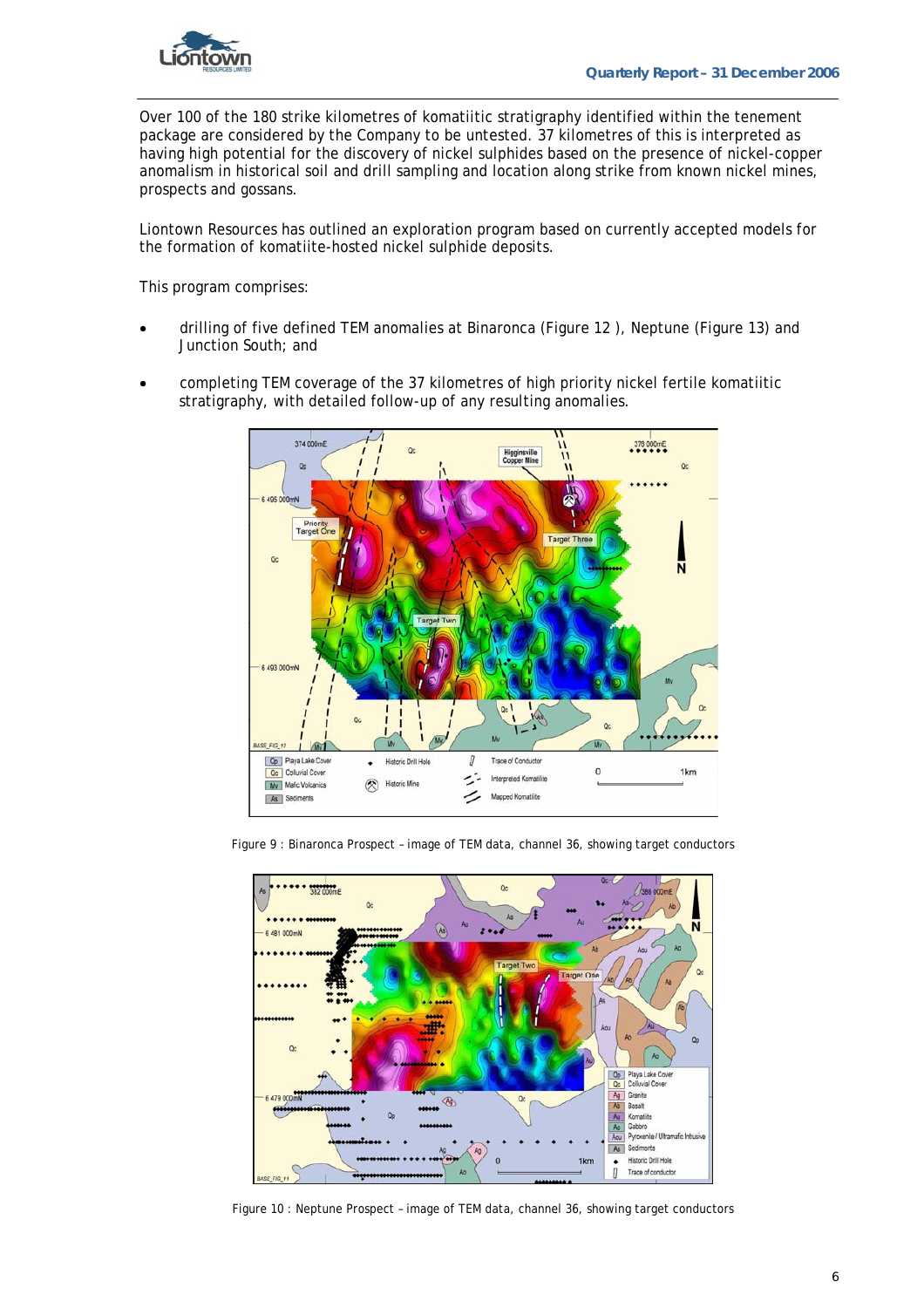

### **3. FORT CONSTANTINE SOUTH PROJECT**

The 100 km² Fort Constantine South Project comprises two tenements, the most prospective area of which is located within 5 kilometres of both Xstrata Plc's Ernest Henry copper-gold mine and Exco Resources NL's E1 copper-gold deposits.

The Project is located in the Eastern Succession of the Mt Isa Inlier, in north-west Queensland, approximately 25 kilometres north east of Cloncurry (Figure 11).



Figure 11: Fort Constantine South Project - regional location plan

The tenements cover a sequence of the mid Proterozoic Mt Fort Constantine Volcanics and Williams-Naraku granites, interpreted to be the host rocks and heat source respectively to the Ernest Henry copper-gold deposit. The tenements are covered by up to 40 metres of Tertiary sediments and recent soils. The available geology and magnetic data indicate high prospectivity for iron-oxide copper-gold mineralisation. Structures belonging to the fault suite interpreted to be associated with the mineralisation at both Ernest Henry and the E1 deposits transect the project area. Extensive areas of magnetic anomalism are developed in or adjacent to these structures.

Previous work focusing on magnetic anomalism developed in EPM10601 has intersected strong alteration and anomalous copper mineralisation in drilling at several prospects.

A series of targets has been defined, including areas of known copper anomalism requiring further work, untested magnetic anomalies (including the high priority BT8 target in Figure 12), structural targets associated with jogs in meridional structures similar to the control on Ernest Henry, and gravity targets identifying possible hematite related alteration systems. In addition to these targets recent improvements in the understanding of iron-oxide mineralising systems, as well as technological developments in electrical geophysics, provide opportunity within prospective geological terrain.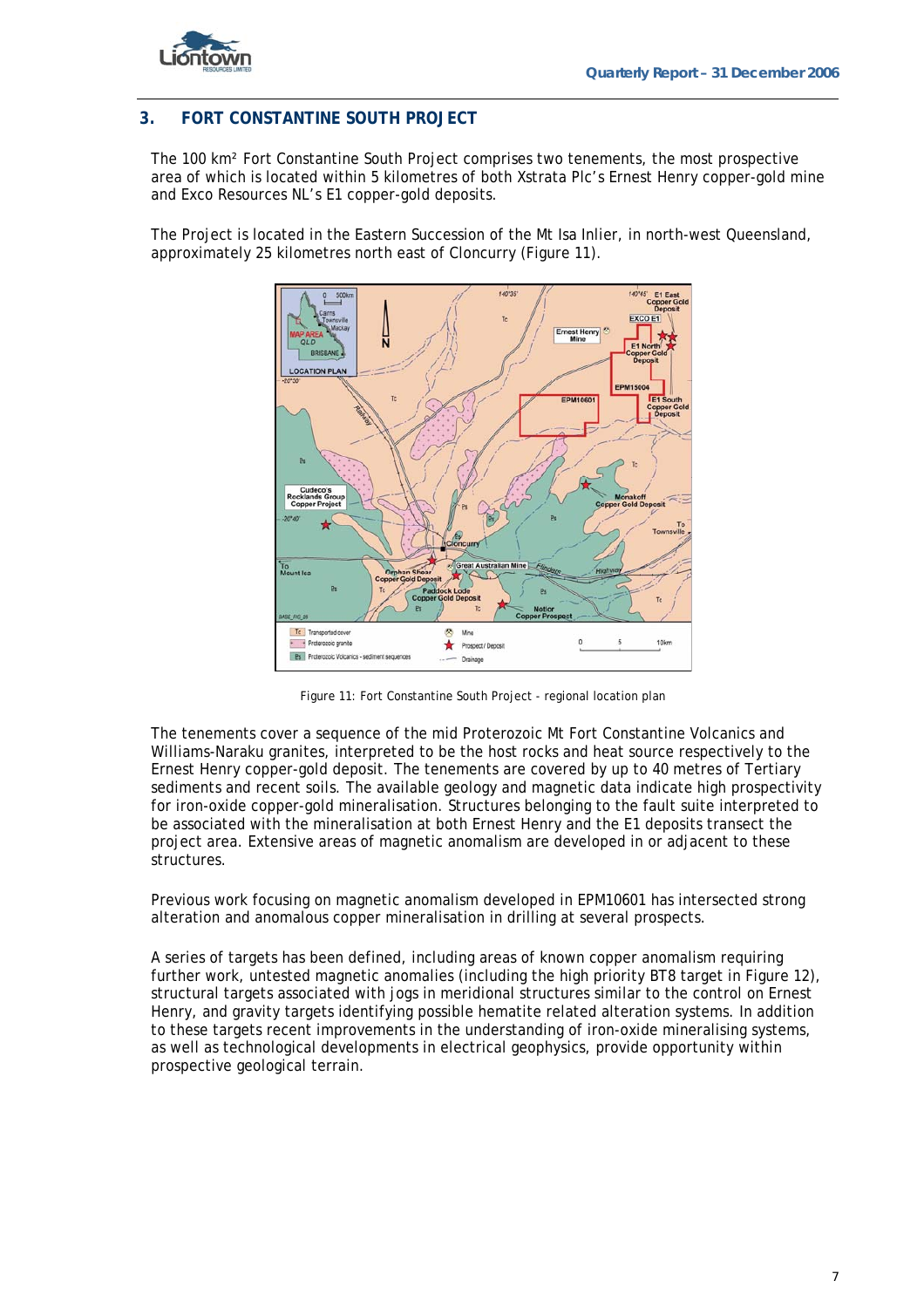



Figure 12: Fort Constantine South Project – exploration targets over total magnetic intensity

#### **4. LOGAN'S FIND**

The 56 km² Logan's Find Project comprises a single tenement located 30 kilometres west of Kambalda, in the Eastern Goldfields region of Western Australia (Figure 7). The tenement contains 13 strike kilometres of covered greenstone belt, including an interpreted komatiitic unit (Figure 13).



Figure 13: Logan's Find Project - interpreted geology and targets